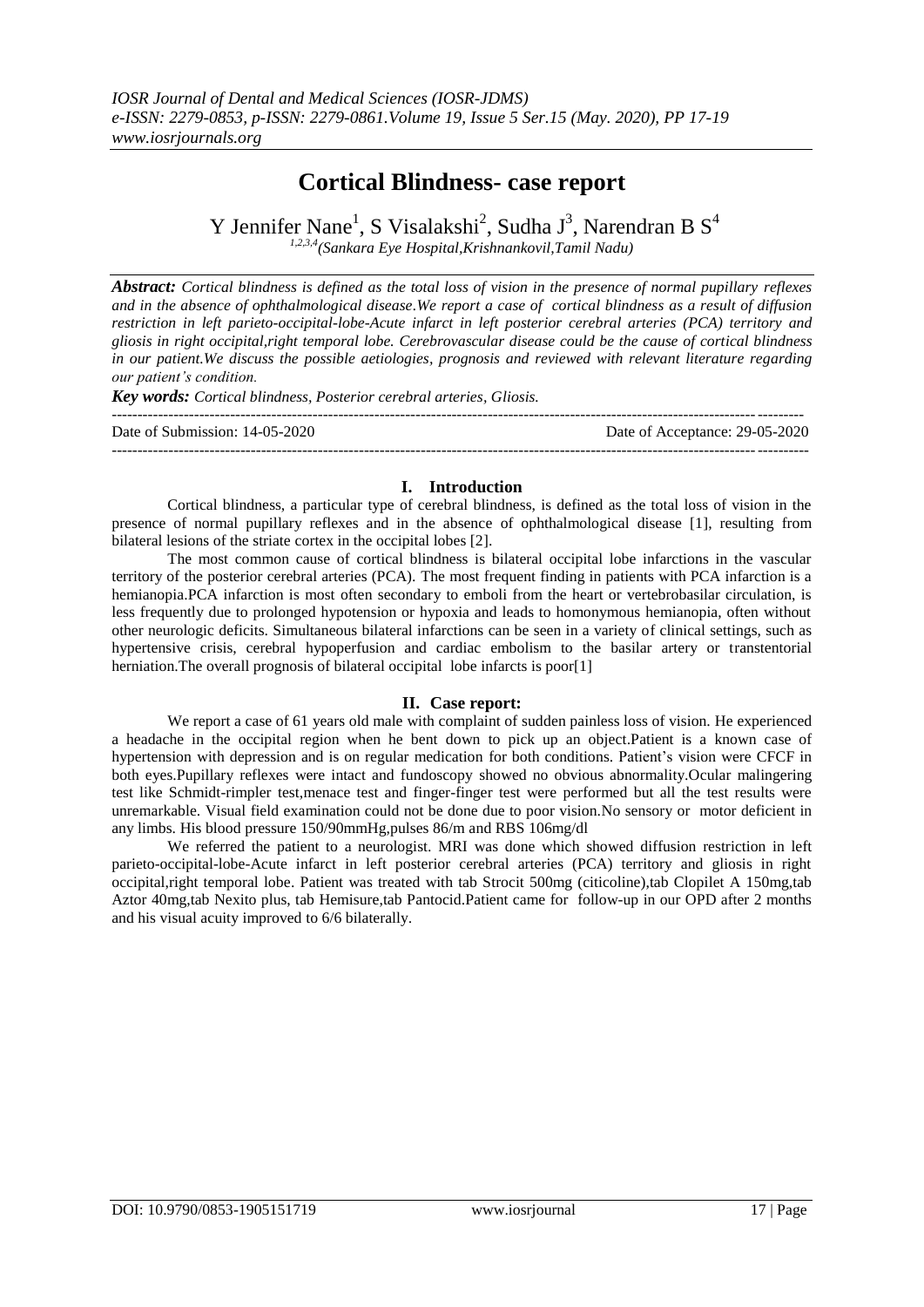Figure: MRI (FLAIR) showing hyperintense lesion in left parieto-occipital lobe and gliosis in right temporal



#### **III. Discussion**

The most common cause of cortical blindness is occlusion of the posterior cerebral arteries (embolic or thrombus) [3,4]. Hypoxic-ischaemic encephalopathy,Progressive multifocal leucoencephalopathy, other leucodystrophies and bilateral gliomas are other causes [5].

Cortical blindness is a consequence of dysfunction or destruction of brodmann area 17 in both occipital lobes.Unilateral occipital lobe lesion produce contralateral homonymous hemianopia.In our patient,profound diminution of vision were noted bilaterally where visual field could not be elicited though there was infacrtion only in the left parieto-occipital lobe in the left PCA territory. However,gliosis was noted in right occipital and right temporal lobe.Therefore,gliosis could be the additional factor to infarction that causes bilateral poor vision in our case.Rutledge et al[6] reported a case which showed that profound gliosis can cause cortical blindness. An alternative explanation for bilateral cortical involvement with a unilateral structural lesion would be that of diaschisis. Von Monakow[7] initially proposed the concept of diaschisis in 1905, suggesting that after focal brain injury neurons in regions of morphologically intact brain, remote from but anatomically connected to the damaged area, become functionally depressed because of a loss of excitatory input from the injured area.Transhemispheric diaschisis, manifested by decreased cerebral blood flow in the opposite hemisphere to the lesion, has also been described in patients with unilateral stroke.[8] Other authors[9] have also reported bihemispheric decreased blood flow and metabolism in patients with unilateral cerebral infarctions and have attributed this finding to diaschisis. Additionally, clinical evidence of transhemispheric dysfunction in our patient was manifested by severe bilateral visual impairment.

The prognosis for cortical blindness patients depends on the age, medical history, cause, severity, and duration as well as the speed of initial recovery[10,11,13].Good recovery of visual function has been noted in conditions such as hypertensive encephalopathy, cardiac surgery, cerebral angiography, and infective endocarditis [10, 12, 14]. Aldrich et al. [10] mentioned that better visual outcome was observed in (i) young patient (<40 years old), (ii) no history of hypertension and diabetes, (iii) no cognitive, language, or memory impairment, and (iv) CVA is not the causative factor. Our patient had recovered with good vision after few months of attack.The reason could be gliosis was followed by restoration of disrupted sensory and motor function of the brain and also unilateral infarction showed better prognosis than bilateral infarction which was supported by the case study done by J.Bogousslavsky et al.[15] where they found a clear cut association between the occurance of bilateral occipital infarction and a lack of improvement of the initial visual field defect and also found that patients with unilateral occipital infarction has non or mildly disabled functional classes.

There were cases that have reported cortical blindness with Anton syndrome secondary to cerebrovascular accident but our patient has no such symptom.